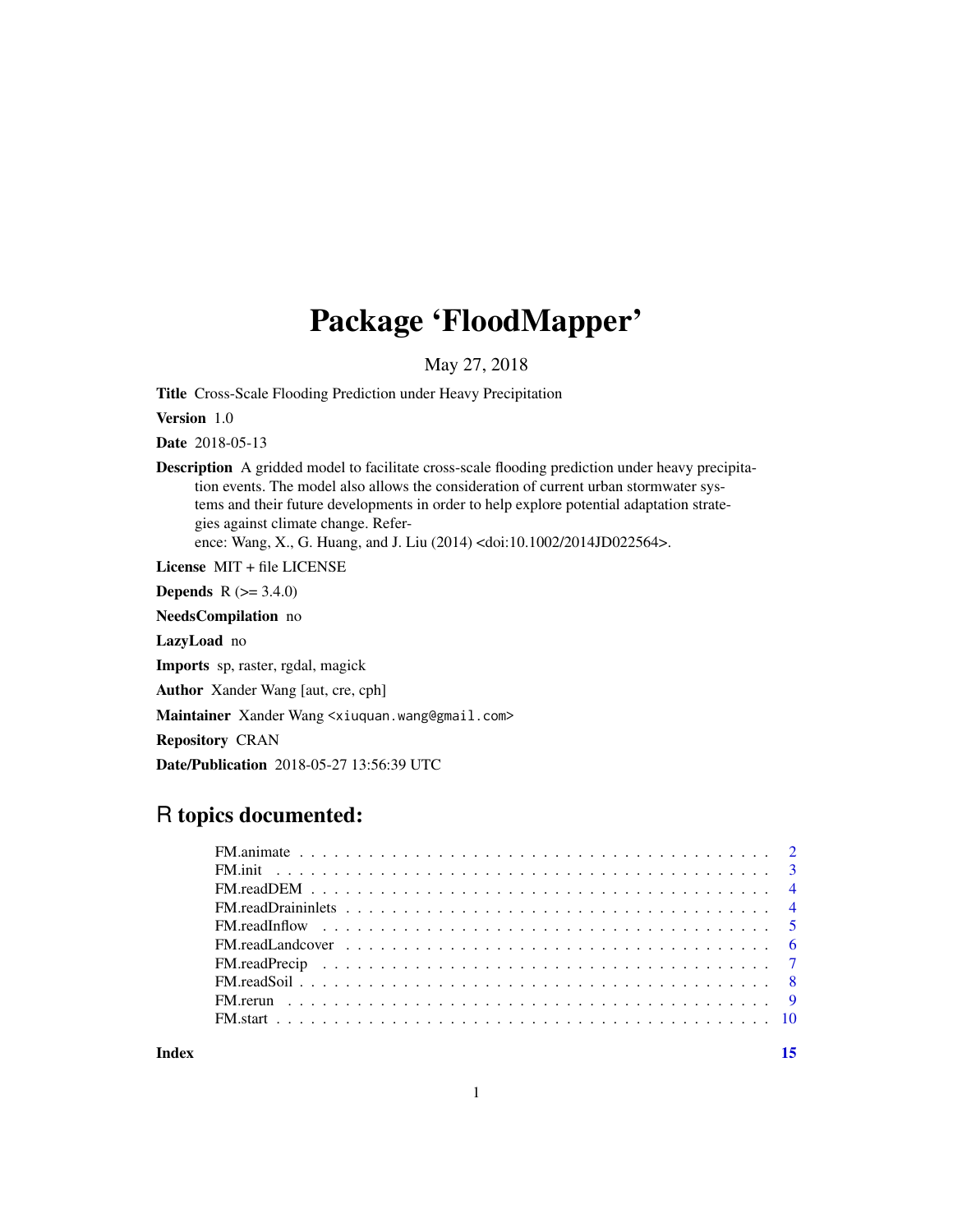Once a model run is completed successfully, users can use this function to create an animation into a \*.gif file.

#### Usage

```
FM.animate(runname = ", workdir = ")
```
#### Arguments

| runname | (OPTIONAL) the name of an existing model run. If it is empty, the current<br>model run will be selected.                    |
|---------|-----------------------------------------------------------------------------------------------------------------------------|
| workdir | (OPTIONAL) full path to user's work directory. If it is empty, the work directory<br>of current model run will be selected. |

#### Author(s)

Xander Wang <xiuquan.wang@gmail.com>

```
## Load FloodMapper package
library(FloodMapper)
s_return <- NA
## Assume that the current model run with a name of "Lafayette_1km"
## has been completed successfully, you can run the following
## command to create an animation in *.gif format.
    s_return <- FM.animate("Lafayette_1km", workdir = tempdir())
## Check if there are any errors
if (!is.na(s_return)) {
    if (s_return != "") {
       cat("Creating animation is failed because of the following error:\n")
       cat(s_return)
   } else {
       cat("Creating animation is successful!\n")
    }
}
```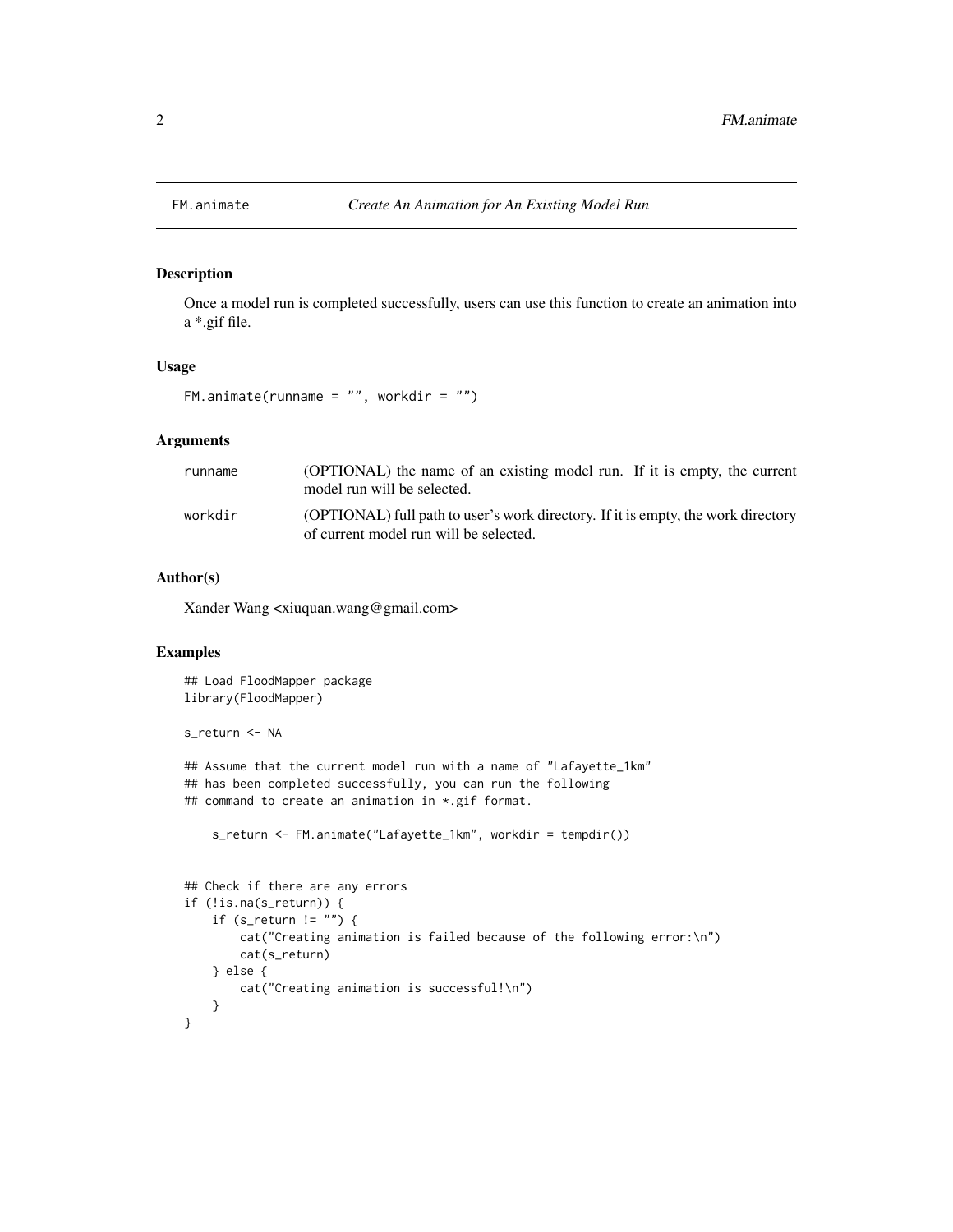<span id="page-2-0"></span>

This function needs to be executed in order to initiate a FloodMapper model run. A unique run name should be specified to identify the model run.

#### Usage

```
FM.init(runname, startdatetime, enddatetime, outputinterval,
    internaltimestep = 30, debug = TRUE, rerun = FALSE,
    wdbreakpoints = NA, workdir = "")
```
#### Arguments

| runname          | a unique name to identify the model run. A folder with this name will be created<br>under your current work directory.                                               |
|------------------|----------------------------------------------------------------------------------------------------------------------------------------------------------------------|
| startdatetime    | start date time of the model run, should be formated as "YYYY-MM-DD hh:mm:ss".<br>E.g., "2016-06-09 12:00:00".                                                       |
| enddatetime      | end date time of the model run, should be formated as "YYYY-MM-DD hh:mm:ss".<br>E.g., "2016-06-09 13:00:00".                                                         |
|                  | output interval time step for the model outputs, unit: seconds.                                                                                                      |
| internaltimestep |                                                                                                                                                                      |
|                  | (OPTIONAL) internal integral time step, unit: seconds, default: 30 seconds.                                                                                          |
| debug            | (OPTIONAL) if the debug mode is enabled, a log file (named log.txt) will be<br>generated under the run folder.                                                       |
| rerun            | (OPTIONAL) assign TRUE if this is a rerun.                                                                                                                           |
| wdbreakpoints    | (OPTIONAL) a vector defines how to display the flood depth with different<br>colors (unit: mm). This setting will be only applied to the outputted PNG/PDF<br>files. |
| workdir          | Full path to a user-specified work directory. If not specified, the temporary folder<br>defined by tempdir() will be used.                                           |

#### Author(s)

Xander Wang <xiuquan.wang@gmail.com>

```
## Load FloodMapper package
library(FloodMapper)
## Refer to Step 1 in the sample code of FM.start():
## Step 1. Initiate a new model run with a name of "Lafayette_1km"
```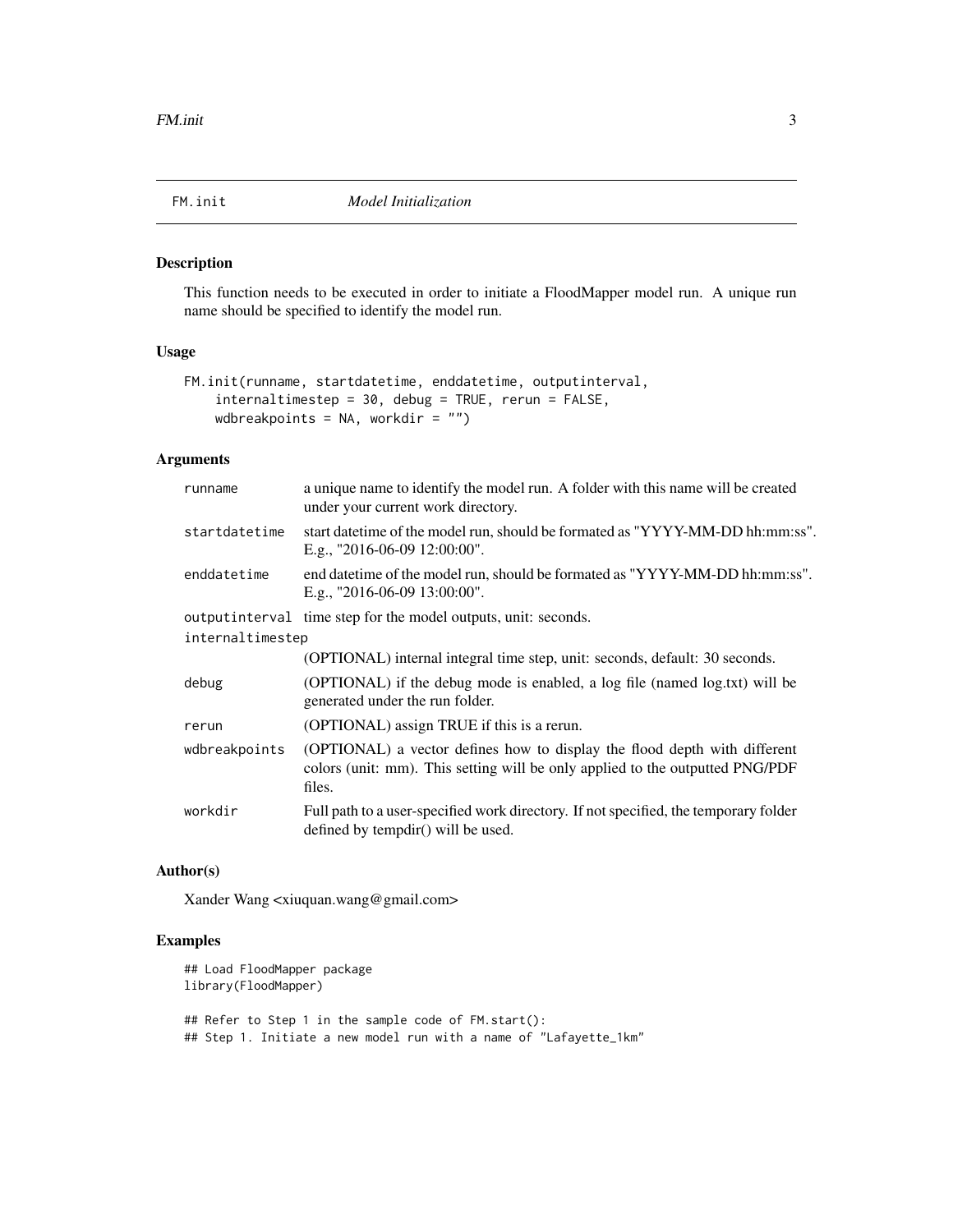<span id="page-3-0"></span>

After a model run is initiated, this function should be first executed to load DEM raster.

#### Usage

```
FM.readDEM(demfile, waterdepth = 0, waterdepthfile = "", rerun = FALSE)
```
#### Arguments

| demfile    | full file path of the DEM raster.                                                                                                                                                                        |
|------------|----------------------------------------------------------------------------------------------------------------------------------------------------------------------------------------------------------|
| waterdepth | (OPTIONAL) a number represents initial surface water depth (unit: m) to be<br>applied to all grid cells.                                                                                                 |
|            | waterdepthfile (OPTIONAL) full file path of the initial surface water depth raster (unit: m). If<br>a raster file is specified, the model will use this raster to initialize the surface<br>water depth. |
| rerun      | OPTIONAL, assign TRUE if this is a rerun.                                                                                                                                                                |

#### Author(s)

Xander Wang <xiuquan.wang@gmail.com>

#### Examples

```
## Load FloodMapper package
library(FloodMapper)
## Refer to Step 2 in the sample code of FM.start():
## Step 2. Load the 1000km DEM raster for Lafayette Parish,
## LA, USA from the sample dataset.
```
FM.readDraininlets *Load Raster for Street Drain Inlets (OPTIONAL)*

#### Description

After soil rasters are loaded, users may use this function to load the raster for street drain inlets in order to consider the effects of urban stormwater systems on mitigating floods.

#### Usage

```
FM.readDraininlets(draininletfile, rerun = FALSE)
```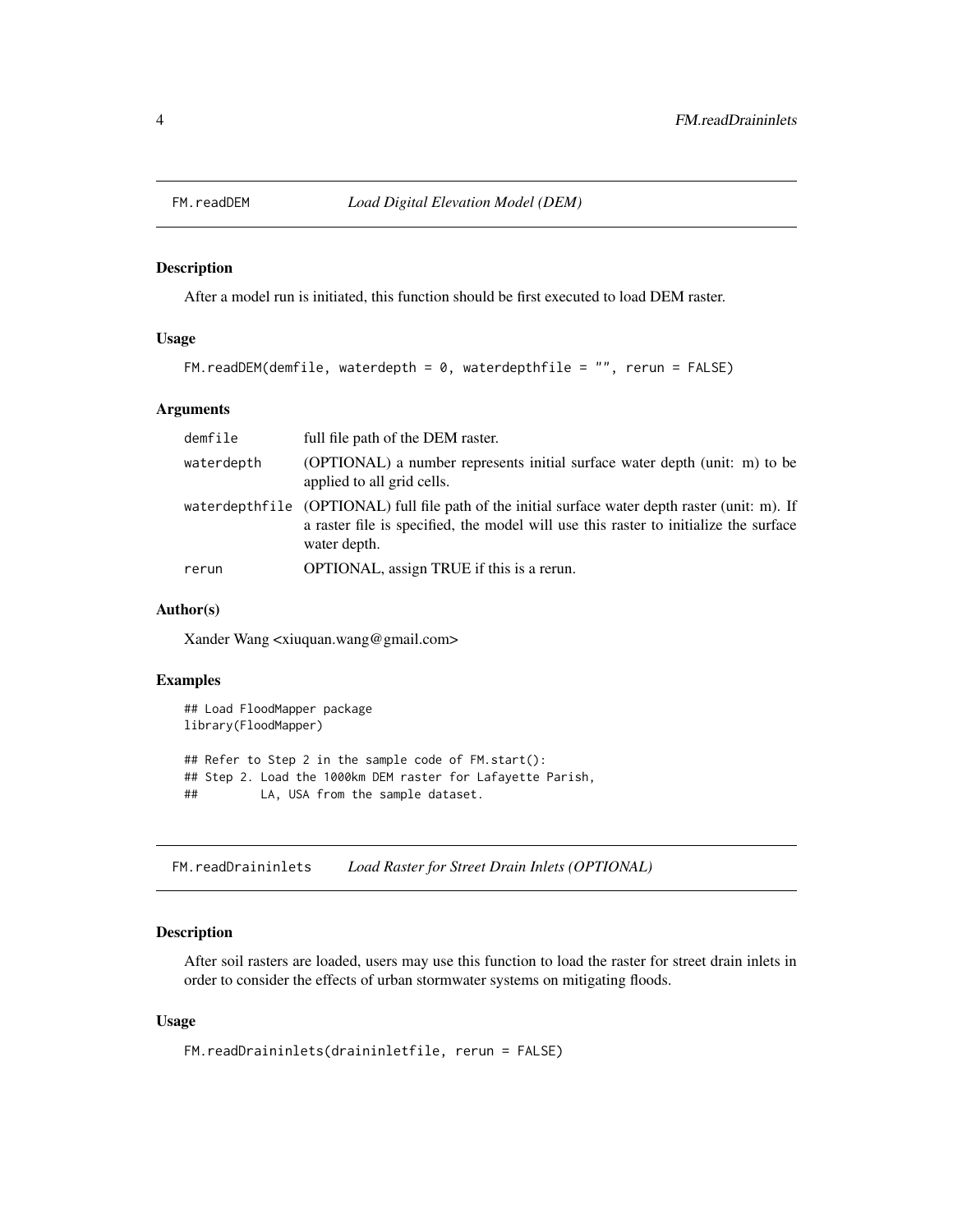#### <span id="page-4-0"></span>FM.readInflow 5

#### Arguments

|       | draininletfile full file path of the drain inlet raster. |
|-------|----------------------------------------------------------|
| rerun | (OPTIONAL) assign TRUE if this is a rerun.               |

#### Author(s)

Xander Wang <xiuquan.wang@gmail.com>

#### Examples

```
## Load FloodMapper package
library(FloodMapper)
## Refer to Step 5 in the sample code of FM.start():
## Step 5. Load the 1000km raster for street drain inlet
```
FM.readInflow *Load Inflow Data (OPTIONAL)*

#### Description

After precipitatoin data is loaded, users may use this function to load inflow data in case that the selected domain is expected to receive water from its outside. The inflow data can come from monitoring stations or other raster datasets.

#### Usage

```
FM.readInflow(datatype = 0, txtfile, startdatetime, enddatetime, interval)
```
#### Arguments

| $0 =$ monitoring stations, $1 =$ raster data (NOT supported in this version)                                                                                                                                      |
|-------------------------------------------------------------------------------------------------------------------------------------------------------------------------------------------------------------------|
| full file path of the text file required for inflow data. If the data comes from mul-<br>tiple monitoring stations, the format of this text file should be given as follows:<br>$\#:$ —<br>#: ID Lon Lat Datafile |
| #: 1 -92.0296 30.1800 in1.txt                                                                                                                                                                                     |
| #: 2 -92.0260 30.1779 in2.txt                                                                                                                                                                                     |
| $\#: 3 \dots \dots$                                                                                                                                                                                               |
|                                                                                                                                                                                                                   |
| If the inflow data comes from rasters, the format of this text file should be given<br>as follows:                                                                                                                |
|                                                                                                                                                                                                                   |
| $\#$ : ID Rasterfile                                                                                                                                                                                              |
| #: 1 in $2016-06-09$ 12-00-00.tif                                                                                                                                                                                 |
| #: 2 in 2016-06-09 13-00-00.tif                                                                                                                                                                                   |
| $\#: 3$                                                                                                                                                                                                           |
|                                                                                                                                                                                                                   |
|                                                                                                                                                                                                                   |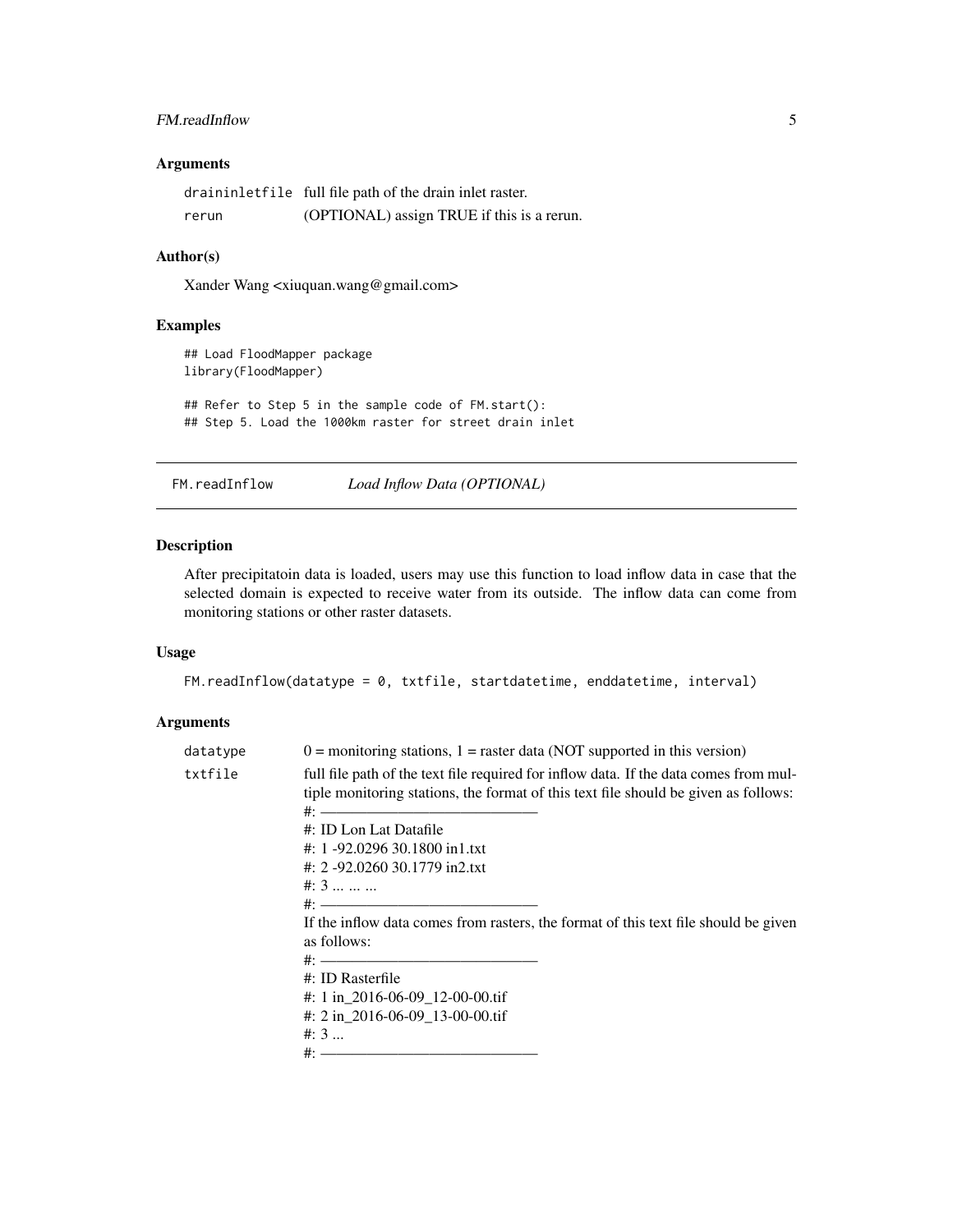<span id="page-5-0"></span>

| startdatetime | start date time of inflow records, should be formated as "YYYY-MM-DD hh:mm:ss".<br>E.g., "2016-06-09 12:00:00". |
|---------------|-----------------------------------------------------------------------------------------------------------------|
| enddatetime   | end datetime of inflow records, should be formated as "YYYY-MM-DD hh:mm:ss".<br>E.g., "2016-06-09 13:00:00".    |
| interval      | interval of inflow records, unit: seconds. E.g., 1 hr = 60 min $*$ 60 sec = 3600                                |
|               | sec.                                                                                                            |

#### Author(s)

Xander Wang <xiuquan.wang@gmail.com>

#### Examples

## Load FloodMapper package library(FloodMapper)

## Refer to Step 7 in the sample code of FM.start(): ## Step 7. Load inflow data from one weather station

FM.readLandcover *Load Land Cover Raster*

#### Description

After DEM raster is loaded, this function should be executed to load land cover raster.

#### Usage

```
FM.readLandcover(lcfile, rerun = FALSE)
```
#### Arguments

| lcfile | full file path of the land cover raster.   |
|--------|--------------------------------------------|
| rerun  | (OPTIONAL) assign TRUE if this is a rerun. |

#### Author(s)

Xander Wang <xiuquan.wang@gmail.com>

```
## Load FloodMapper package
library(FloodMapper)
## Refer to Step 3 in the sample code of FM.start():
## Step 3. Load the 1000km land cover raster from the sample dataset
```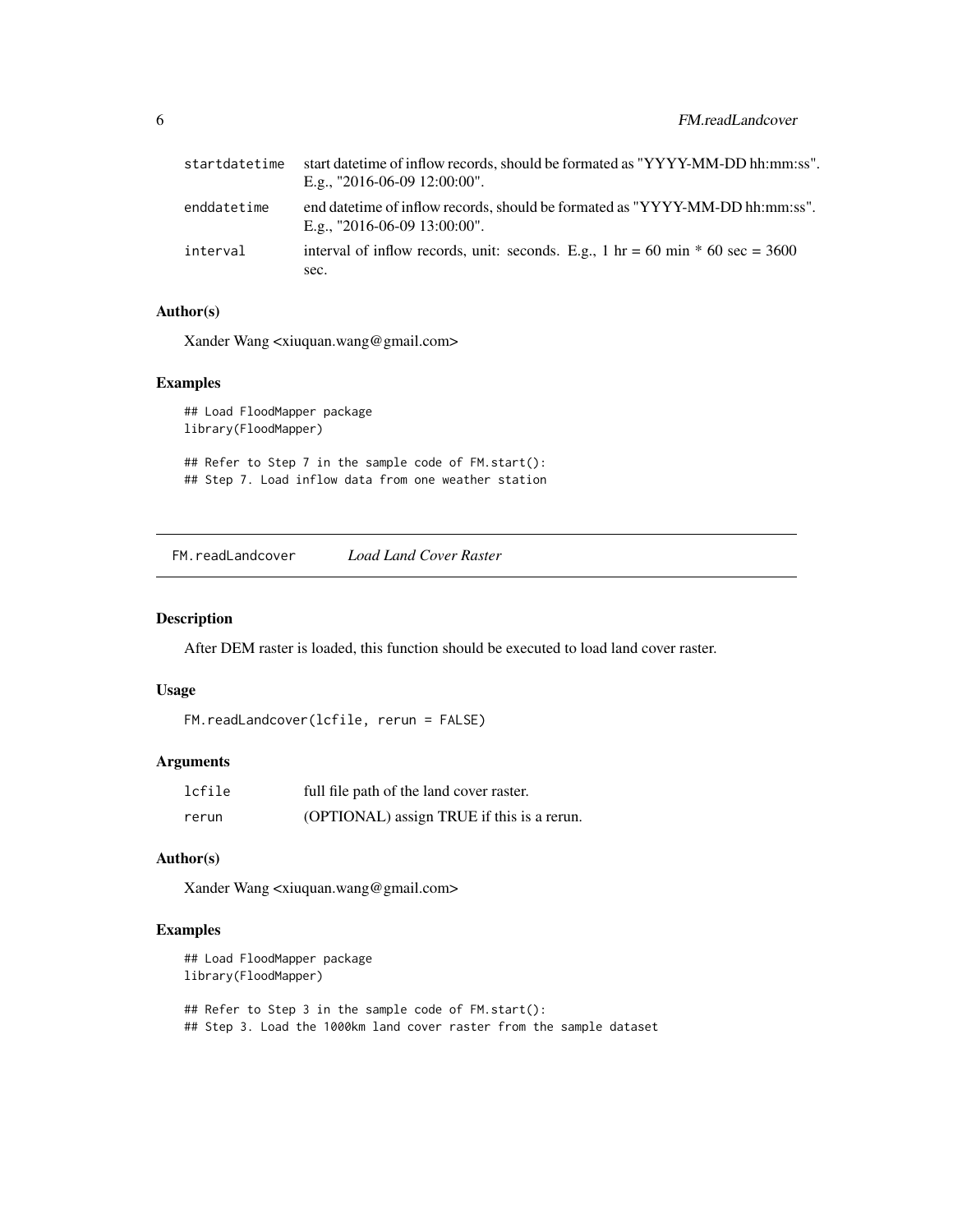<span id="page-6-0"></span>

After all rasters (DEM, land cover, and soil) are loaded, users may use this function to load precipitation data. Precipitation data can come from multiple weather stations or gridded remote sensing data.

#### Usage

```
FM.readPrecip(datatype = 0, txtfile, startdatetime, enddatetime,
    interval, idwpower = 2)
```
#### Arguments

| datatype      | $0$ = weather stations, 1 = raster data from NWP models, reanalysis datasets, or<br>other remote sensing datasets.                                                                                                                                                                                                                                                                                                                                                                                                    |  |
|---------------|-----------------------------------------------------------------------------------------------------------------------------------------------------------------------------------------------------------------------------------------------------------------------------------------------------------------------------------------------------------------------------------------------------------------------------------------------------------------------------------------------------------------------|--|
| txtfile       | full file path of the text file required for precipitation data. If the data comes<br>from multiple weather stations, the format of this text file should be given as<br>follows:<br>#: ID Lon Lat Datafile<br>#: 1 -92.0296 30.1800 p1.txt<br>#: 2 -92.0260 30.1779 p2.txt<br>#: $3$<br>$\#$ : —————<br>If the precipitation data comes from rasters, the format of this text file should be<br>given as follows:<br>#: ID Rasterfile<br>#: 1 p_2016-06-09_12-00-00.tif<br>#: 2 p_2016-06-09_13-00-00.tif<br>$\#: 3$ |  |
| startdatetime | start datetime of precipitation records, should be formated as "YYYY-MM-DD<br>hh:mm:ss". E.g., "2016-06-09 12:00:00".                                                                                                                                                                                                                                                                                                                                                                                                 |  |
| enddatetime   | end datetime of precipitation records, should be formated as "YYYY-MM-DD<br>hh:mm:ss". E.g., "2016-06-09 13:00:00".                                                                                                                                                                                                                                                                                                                                                                                                   |  |
| interval      | interval of precipitation records, unit: seconds. For example, $1 \text{ hr} = 60 \text{ min} * 60$<br>$sec = 3600 sec.$                                                                                                                                                                                                                                                                                                                                                                                              |  |
| idwpower      | (OPTIONAL) the power of IDW method, default: 2, suggested options: 1, 2, or<br>3.                                                                                                                                                                                                                                                                                                                                                                                                                                     |  |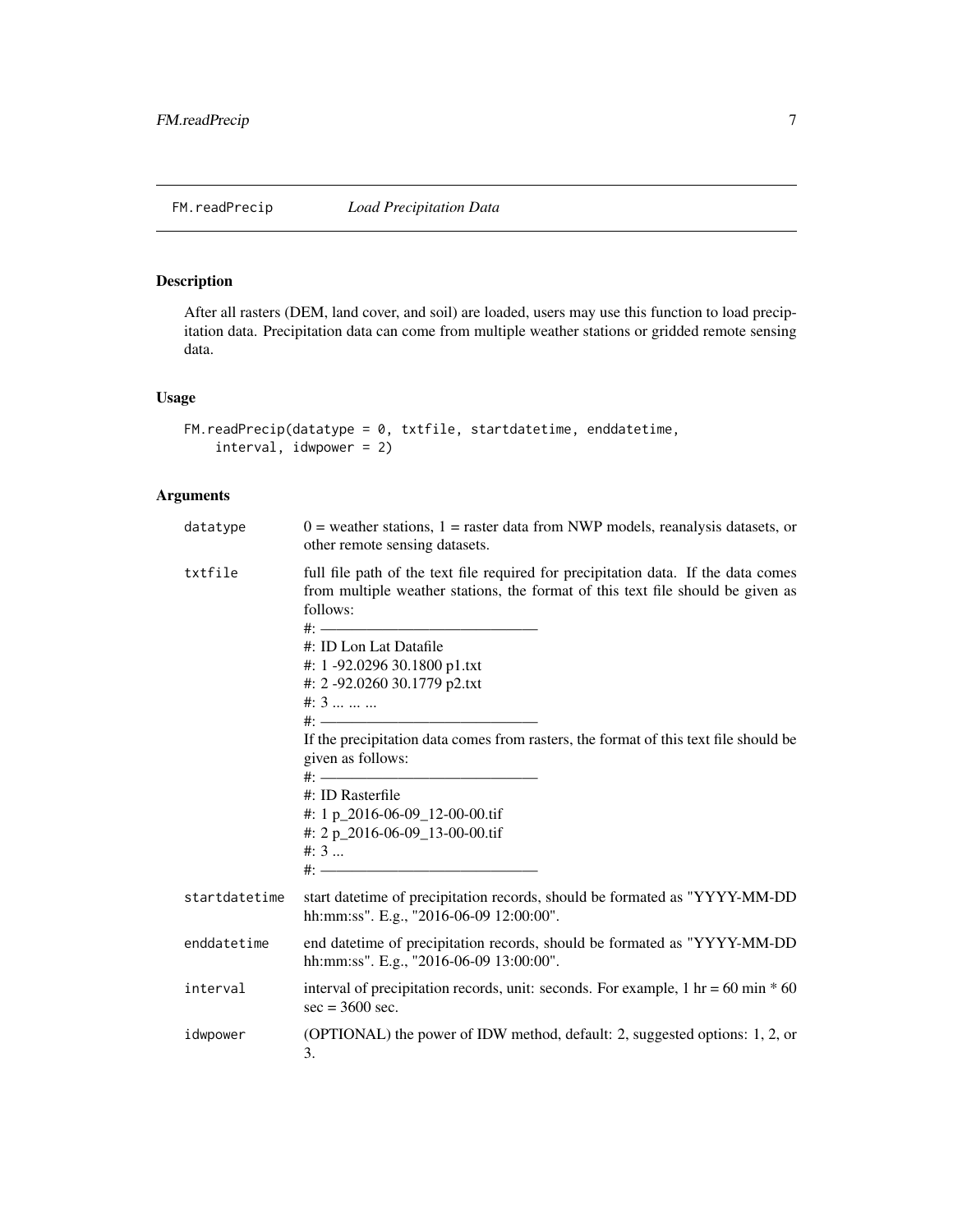#### <span id="page-7-0"></span>Author(s)

Xander Wang <xiuquan.wang@gmail.com>

#### Examples

## Load FloodMapper package library(FloodMapper)

## Refer to Step 6 in the sample code of FM.start(): ## Step 6. Load precipitation data from one weather station

FM.readSoil *Load Rasters for Soil Texture, Soil Depth (Groudwater Level), and Soil Moisture Content*

#### Description

After land cover raster is loaded, this function should be executed to load rasters for soil texture, surface soil depth (groundwater level), and initial soil moisture content.

#### Usage

```
FM.readSoil(soilfile, soildepth, soildepthfile = "", soilmoistcontent,
    soilmoistcontentfile = "", rerun = FALSE)
```
#### Arguments

| soilfile             | full file path of the soil texture raster.                                                                                                                    |  |
|----------------------|---------------------------------------------------------------------------------------------------------------------------------------------------------------|--|
| soildepth            | a number indicates the depth of unsaturated soil (i.e., aquifer or groundwater<br>level) to be applied to all grid cells, unit: m.                            |  |
| soildepthfile        | full file path of the soil depth raster. If a raster file is specified, the model will<br>use this raster to initialize the depth of unsaturated soil.        |  |
| soilmoistcontent     |                                                                                                                                                               |  |
|                      | a number indicates the initial soil moisture content (range: $0.0 - 1.0$ ) to be ap-<br>plied to all grid cells.                                              |  |
| soilmoistcontentfile |                                                                                                                                                               |  |
|                      | full file path of the soil moisture content raster. If a raster file is specified, the<br>model will use this raster to initialize the soil moisture content. |  |
| rerun                | (OPTIONAL) assign TRUE if this is a rerun.                                                                                                                    |  |
|                      |                                                                                                                                                               |  |

#### Author(s)

Xander Wang <xiuquan.wang@gmail.com>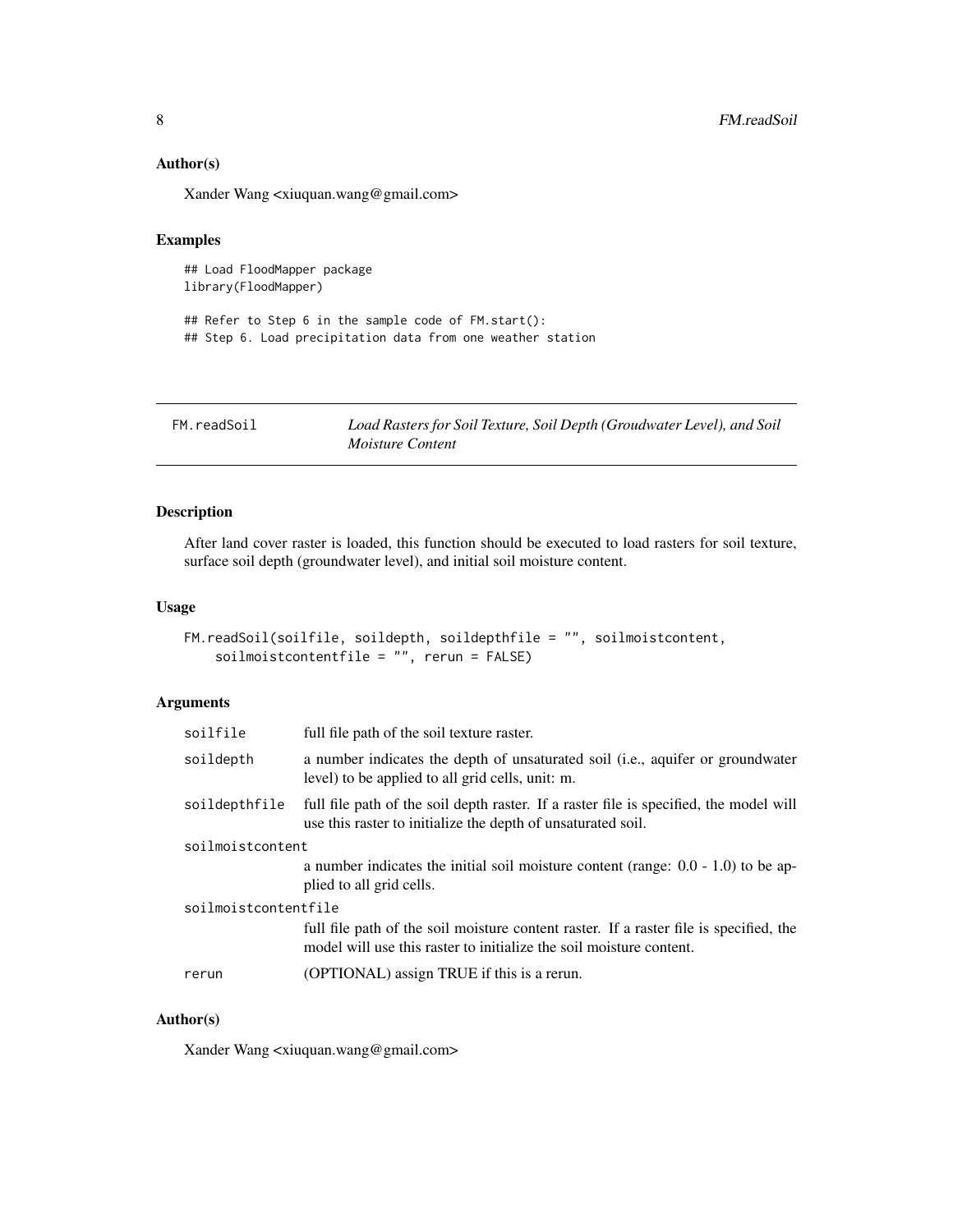#### <span id="page-8-0"></span>FM.rerun 99

#### Examples

```
## Load FloodMapper package
library(FloodMapper)
## Refer to Step 4 in the sample code of FM.start():
## Step 4. Load the 1000km rasters for soil texture and
## soil depth from the sample dataset, set the
## initial soil moisture content to 0.4785.
```
FM.rerun *Rerun An Existing Model*

#### Description

Once a model run is completed successfully, users may want to adjust some parameters and rerun it. If this is the case, users can use this function.

#### Usage

```
FM.rerun(runname, startdatetime, enddatetime, outputinterval,
    internaltimestep = 30, debug = TRUE, wdbreakpoints = NA,
   workdir = "", animation = FALSE, bgtype = \theta,
    aerialraster = "", pdfoutput = FALSE)
```
#### Arguments

| runname          | refer to $FM$ .init().             |
|------------------|------------------------------------|
| startdatetime    | refer to FM.init().                |
| enddatetime      | refer to $FM$ .init().             |
|                  | outputinterval refer to FM.init(). |
| internaltimestep |                                    |
|                  | refer to $FM$ .init().             |
| debug            | refer to $FM$ .init().             |
| wdbreakpoints    | refer to $FM$ .init().             |
| workdir          | refer to FM.init().                |
| animation        | refer to $FM.start()$ .            |
| bgtype           | refer to FM.start().               |
| aerialraster     | refer to $FM.start()$ .            |
| pdfoutput        | refer to FM.start().               |

#### Author(s)

Xander Wang <xiuquan.wang@gmail.com>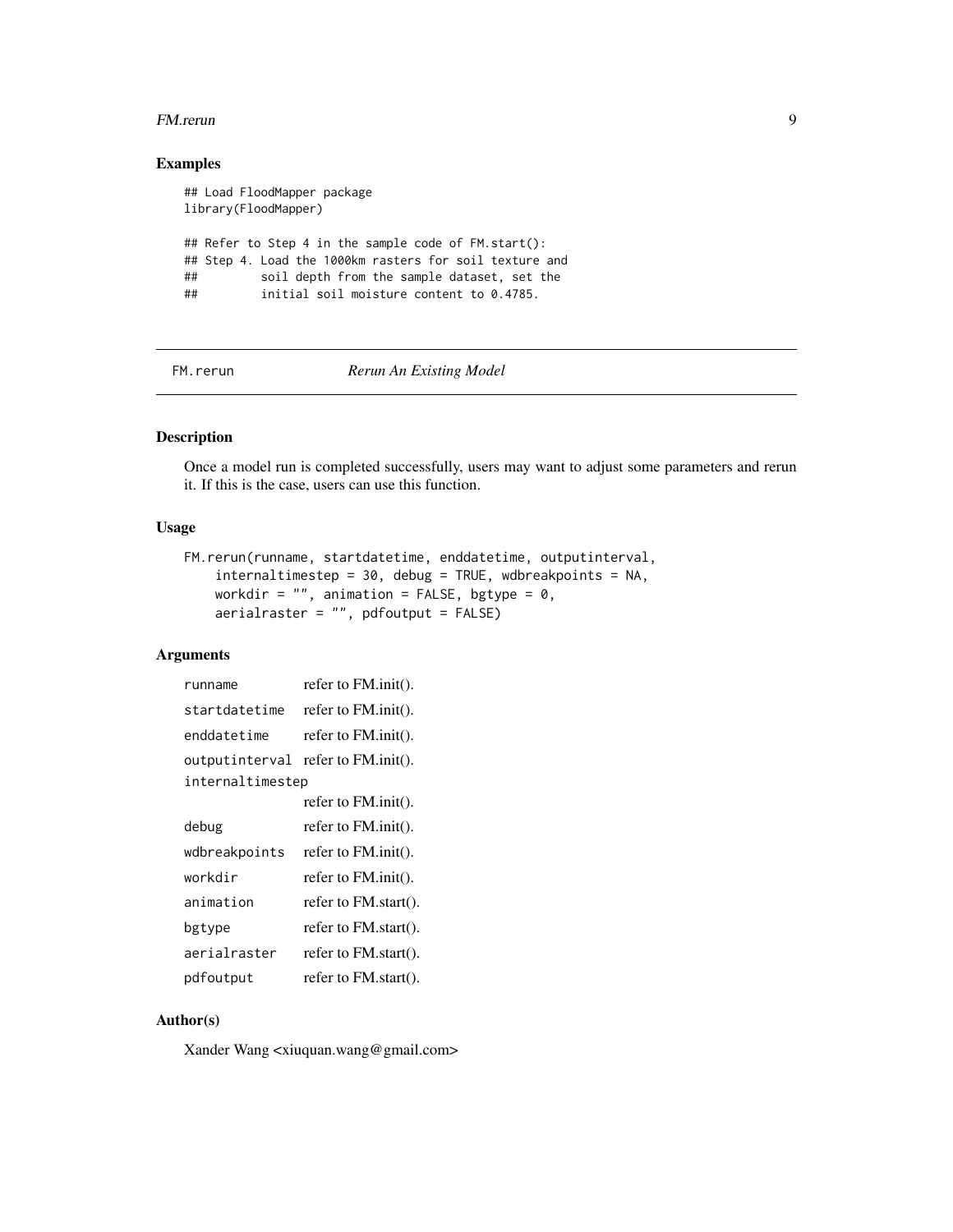#### Examples

```
## Load FloodMapper package
library(FloodMapper)
s_return <- NA
## Assume that the model run with a name of "Lafayette_1km" has been completed successfully,
## now you want to rerun this model after adjust some parameter files (under the input folder),
## you can run the following command to rerun the model.
    s_return <- FM.rerun(runname = "Lafayette_1km",
        startdatetime = "2016-08-12 10:00:00",
        enddatetime = "2016-08-12 11:00:00", outputinterval = 3600,
        internaltimestep = 300, wdbreakpoints = seq(0, 3000, 150),
        workdir = tempdir(), animation = TRUE, bgtype = 0,
        aerialraster = "", pdfoutput = FALSE)## Check if there are any errors
if (!is.na(s_return)) {
    if (s_return != "") {
        cat("Model rerun is failed because of the following error:\n")
        cat(s_return)
    } else {
        cat("Model rerun is successful!\n")
    }
}
```
FM.start *Start A Model Run*

#### Description

After all required data are loaded successfully, users can use this function to start the current model run. If users want to run another model by specifying its run name, users should use FM.rerun().

#### Usage

```
FM.start(animation = FALSE, bgtype = 0, aerialraster = "", pdfoutput = FALSE)
```
#### Arguments

| animation | $FALSE = no$ animation png files will be generated; $TRUE = png$ files for anima-<br>tion will be generated. This must be enabled if you want to create an animation<br>later on.  |
|-----------|------------------------------------------------------------------------------------------------------------------------------------------------------------------------------------|
| bgtype    | $0 =$ transparent background; 1 = use DEM raster as the background; 2 = use<br>user-defined aerial raster as the background (must specify the file name in the<br>next parameter). |

<span id="page-9-0"></span>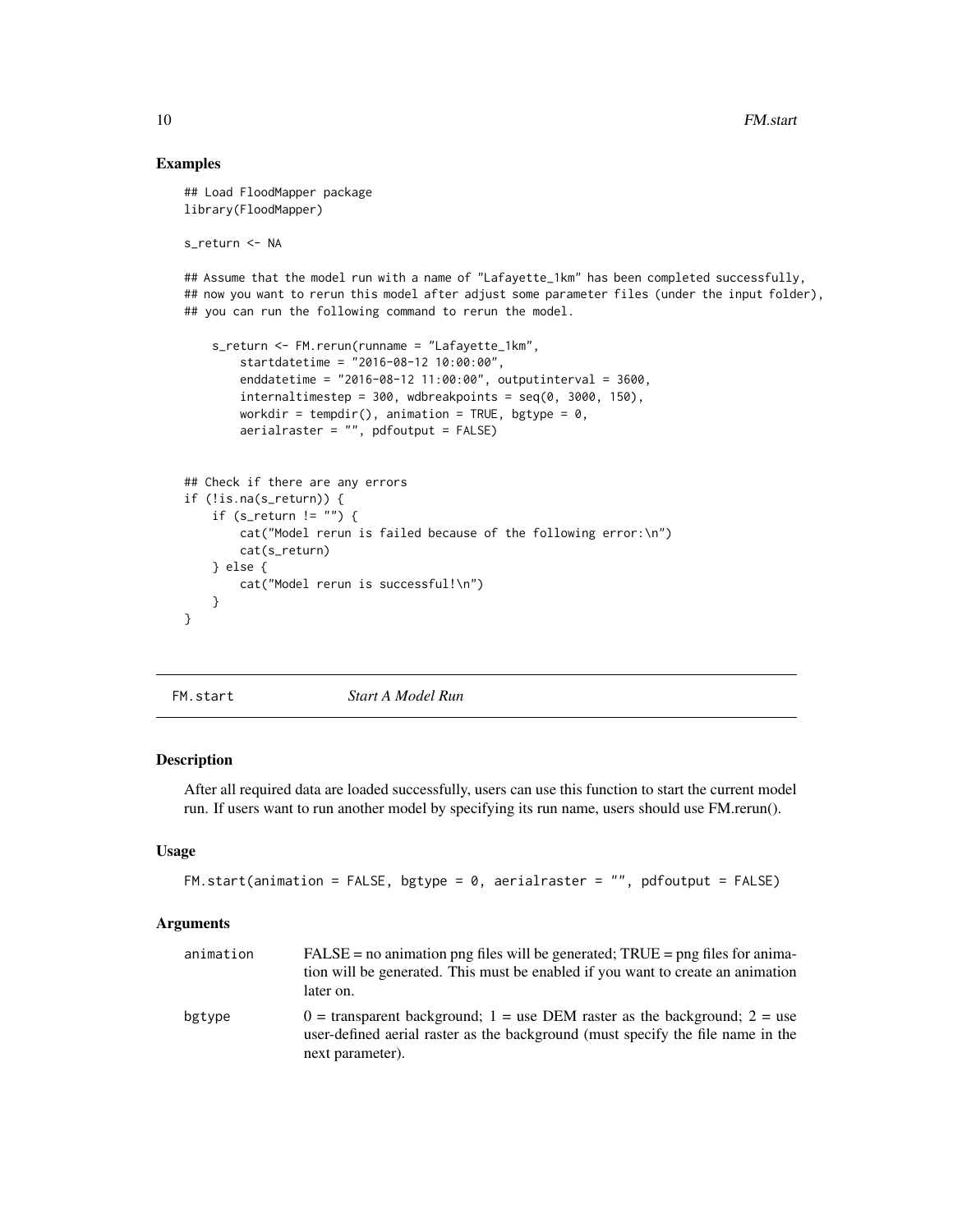#### FM.start 11

| aerialraster | (OPTIONAL) full file path to an aerial image raster for your domain. If the<br>aerial image is specified, it will be used as the background of all annimation png<br>files. |
|--------------|-----------------------------------------------------------------------------------------------------------------------------------------------------------------------------|
| pdfoutput    | $FALSE = no pdf files will be generated; TRUE = each time step will come with$<br>a pdf file showing surface water depth.                                                   |

#### Author(s)

Xander Wang <xiuquan.wang@gmail.com>

```
## Load FloodMapper package
library(FloodMapper)
## Step 1. Initialize a new model run with a name of "Lafayette_1km"
s_runfolder <- file.path(tempdir(), "Lafayette_1km")
if (dir.exists(s_runfolder)) {
    ## delete this folder if it already exists
    unlink(s_runfolder, recursive = TRUE, force = TRUE)
}
s_return_sp1 <- FM.init(runname = "Lafayette_1km",
    startdatetime = "2016-08-12 10:00:00",
    enddatetime = "2016-08-12 11:00:00",
    outputinterval = 3600, internaltimestep = 300,
   wdbreakpoints = seq(0, 3000, 150), workdir = tempdir())
## Check if there are any errors
if (s_{return_sp1} != "") {
   cat("Model initiation is failed because of the following error:\n")
    cat(s_return_sp1)
} else {
    cat("Model initiation is successful!\n")
}
## Step 2. Load the 1000km DEM raster for Lafayette Parish, LA, USA from the sample dataset
s_return_sp2 <- NA
if (s_{return_sp1} == "") {
    s_return_sp2 <- FM.readDEM(system.file("extdata", "LF_DEM_1000m.tif",
                               package = "FloodMapper", mustWork = TRUE))
    ## Check if there are any errors
    if (s_return_sp2 != "") {
        cat("Loading DEM is failed because of the following error:\n")
        cat(s_return_sp2)
    } else {
        cat("Loading DEM is successful!\n")
   }
}
## Step 3. Load the 1000km land cover raster from the sample dataset
s_return_sp3 <- NA
```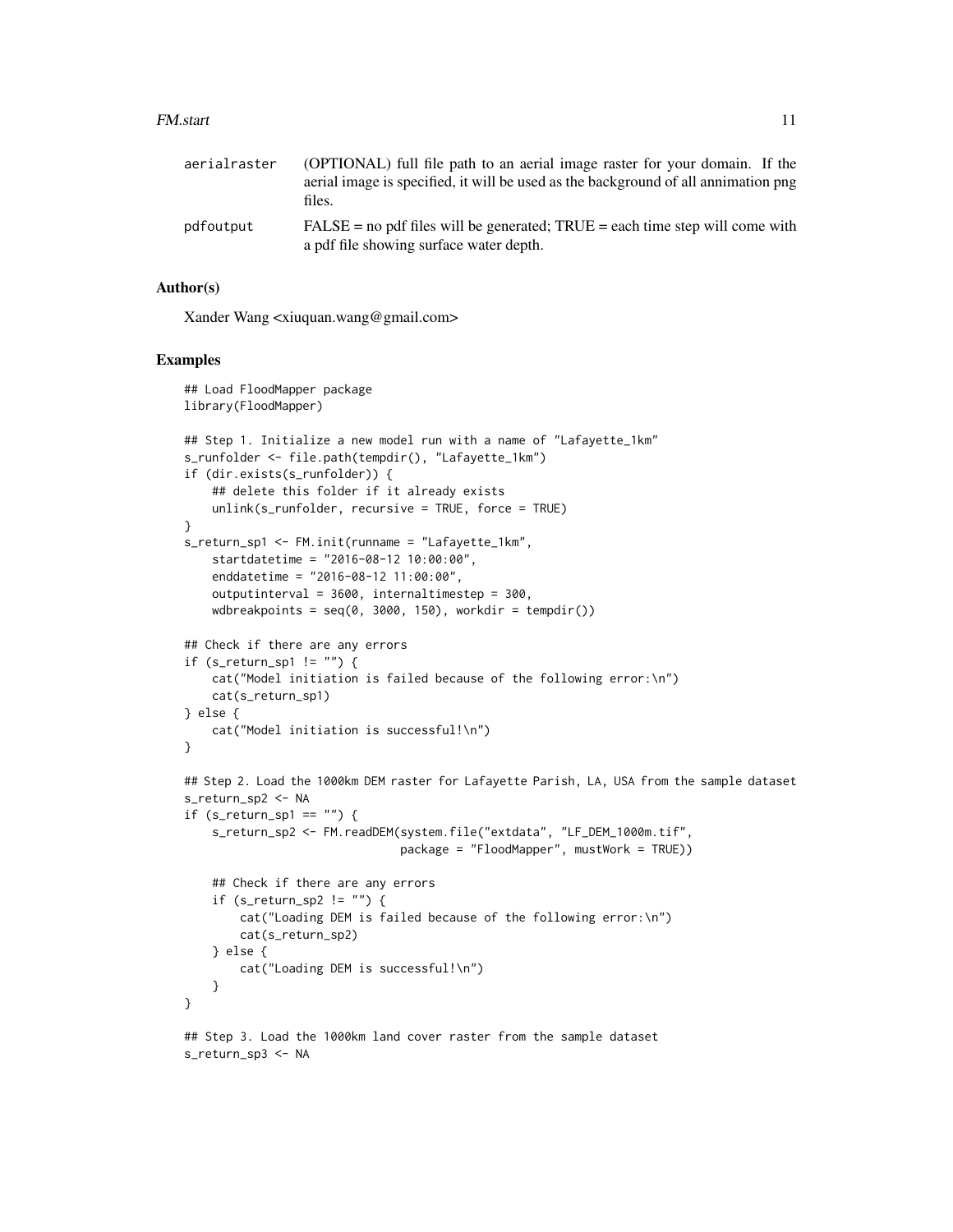```
if (!is.na(s_return_sp2)) {
    if (s_{return_sp2 == "") {
       s_return_sp3 <- FM.readLandcover(system.file("extdata",
             "LF_land_1000m.tif", package = "FloodMapper", mustWork = TRUE))
       ## Check if there are any errors
        if (s_return_sp3 != "") {
           cat("Loading land cover is failed because of the following error:\n")
           cat(s_return_sp3)
       } else {
           cat("Loading land cover is successful!\n")
        }
   }
}
## Step 4. Load the 1000km rasters for soil texture and
## soil depth from the sample dataset, set the
## initial soil moisture content to 0.4785.
s_return_sp4 <- NA
if (!is.na(s_return_sp3)) {
    if (s_{return_sp3 == "") {
       s_return_sp4 <- FM.readSoil(soilfile = system.file("extdata",
                  "LF_soil_1000m.tif", package = "FloodMapper", mustWork = TRUE),
                  soildepthfile = system.file("extdata", "LF_gwl_1000m.tif",
                            package = "FloodMapper", mustWork = TRUE),
                  soilmoistcontent = 0.4785)
        ## Check if there are any errors
       if (s_return_sp4 != "") {
           cat("Loading soil rasters is failed because of the following error:\n")
           cat(s_return_sp4)
       } else {
           cat("Loading soil rasters is successful!\n")
       }
   }
}
## Step 5. Load the 1000km raster for street drain inlet
s_return_sp5 <- NA
if (!is.na(s_return_sp4)) {
    if (s_{return_sp4} == "") {
        ## Assume that the drain inlet raster is stored in LF_draininlet_1000m.tif
       s_return_sp5 <- FM.readDraininlets(draininletfile = system.file("extdata",
                           "LF_draininlet_1000m.tif", package = "FloodMapper",
                          mustWork = TRUE))
       ## Check if there are any errors
       if (!is.na(s_return_sp5)) {
           if (s_return_sp5 != "") {
            cat("Loading street drain inlet is failed because of the following error:\n")
                cat(s_return_sp5)
           } else {
                cat("Loading street drain inlet is successful!\n")
```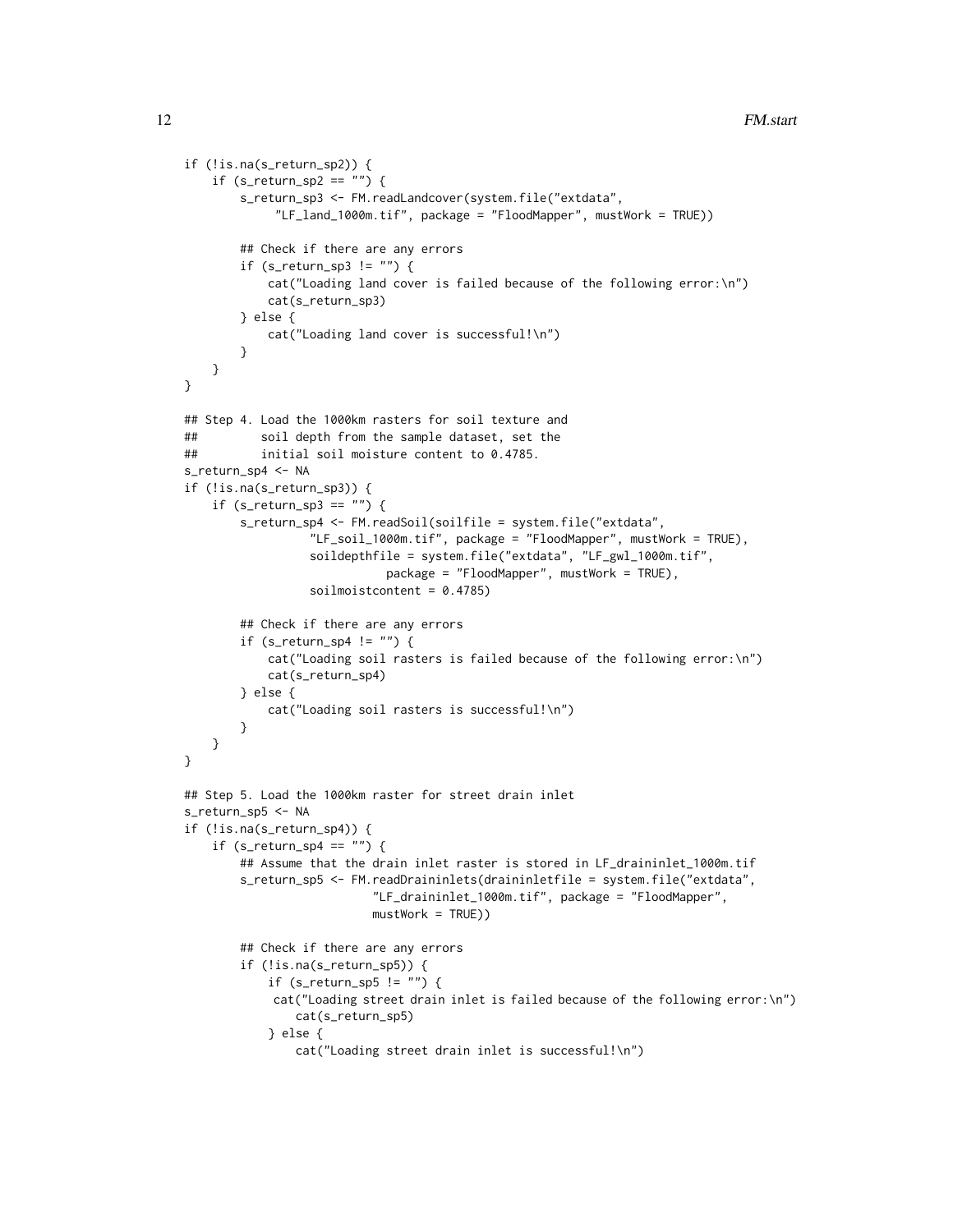```
}
       }
   }
}
## Step 6. Load precipitation data from one weather station
s_return_sp6 <- NA
if (!is.na(s_return_sp5)) {
    if (s_{return_sp5} == "") {
        s_return_sp6 <- FM.readPrecip(datatype = 0,
            txtfile = system.file("extdata", "Pstations_1hr.txt",
                           package = "FloodMapper", mustWork = TRUE),
            startdatetime = "2016-08-12 10:00:00",
            enddatetime = "2016-08-12 11:00:00",
            interval = 3600## Check if there are any errors
        if (s_return_sp6 != "") {
           cat("Loading precipitation data is failed because of the following error:\n")
            cat(s_return_sp6)
        } else {
            cat("Loading precipitation data is successful!\n")
        }
   }
}
## Step 7. Load inflow data from one weather station
s_return_sp7 <- NA
if (!is.na(s_return_sp6)) {
    if (s_{return_sp6 == "") {
      ## Assume that the information of inflow monitoring stations is stored in INstations_1hr.txt
s_return_sp7 <- FM.readInflow(datatype = 0,
            txtfile = system.file("extdata", "INstations_1hr.txt",
                           package = "FloodMapper", mustWork = TRUE),
            startdatetime = "2016-08-12 10:00:00",
            enddatetime = "2016-08-12 11:00:00", interval = 3600)
        ## Check if there are any errors
        if (!is.na(s_return_sp7)) {
            if (s_return_sp7 != "") {
                cat("Loading inflow data is failed because of the following error:\n")
                cat(s_return_sp7)
            } else {
                cat("Loading inflow data is successful!\n")
            }
        }
   }
}
## Step 8. Start a model run
s_return_sp8 <- NA
if (!is.na(s_return_sp7)) {
    if (s_{return_sp7} == "") {
```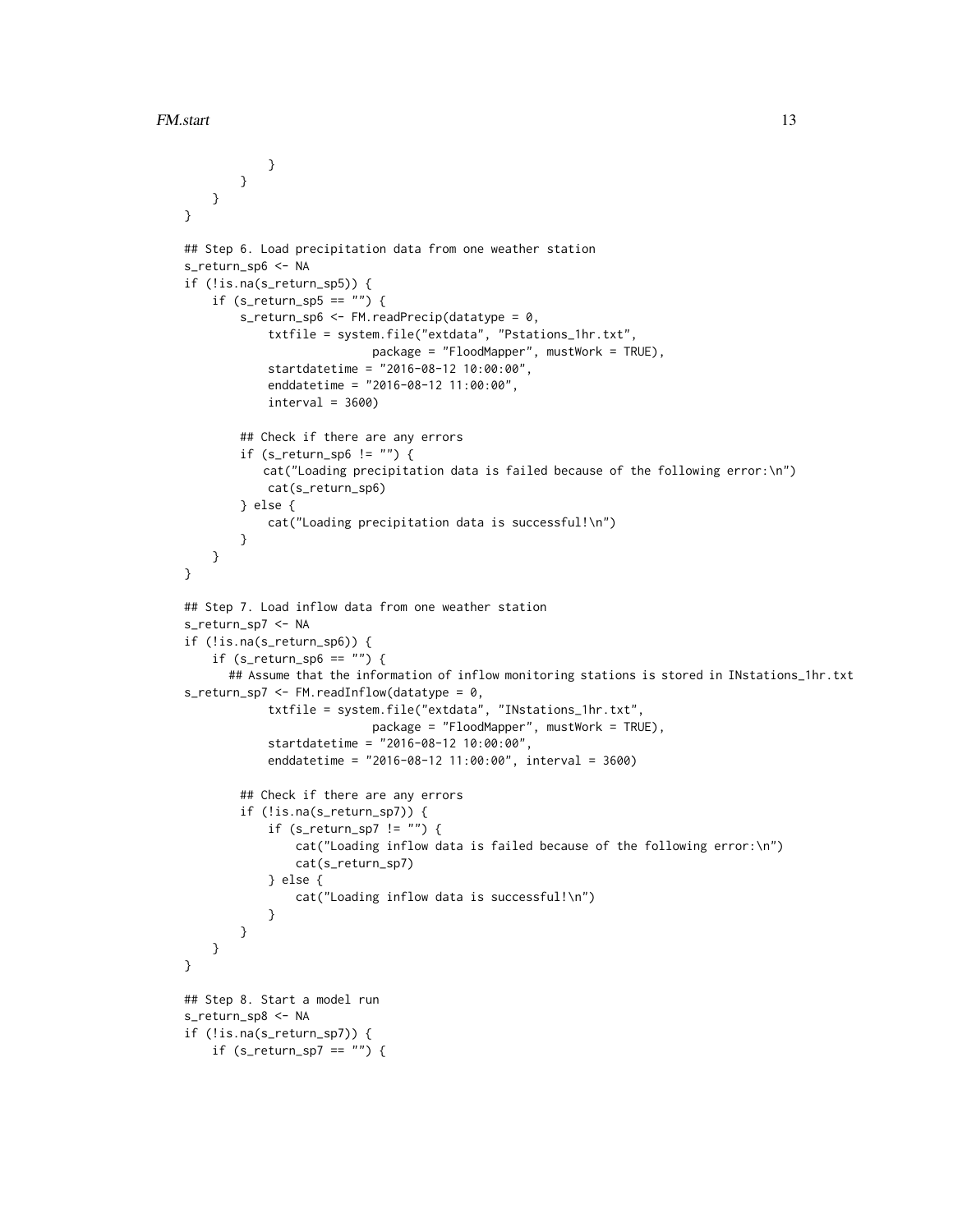```
s_return_sp8 <- FM.start(animation = TRUE, bgtype = 0,
                            \arcsin x = "", \text{ pdfoutput = FALSE}## Check if there are any errors
        if (s_{return_sp8} != "") {
            cat("Model run is failed because of the following error:\n")
            cat(s_return_sp8)
        } else {
            cat("Model run is successful!\n")
        }
   }
}
```